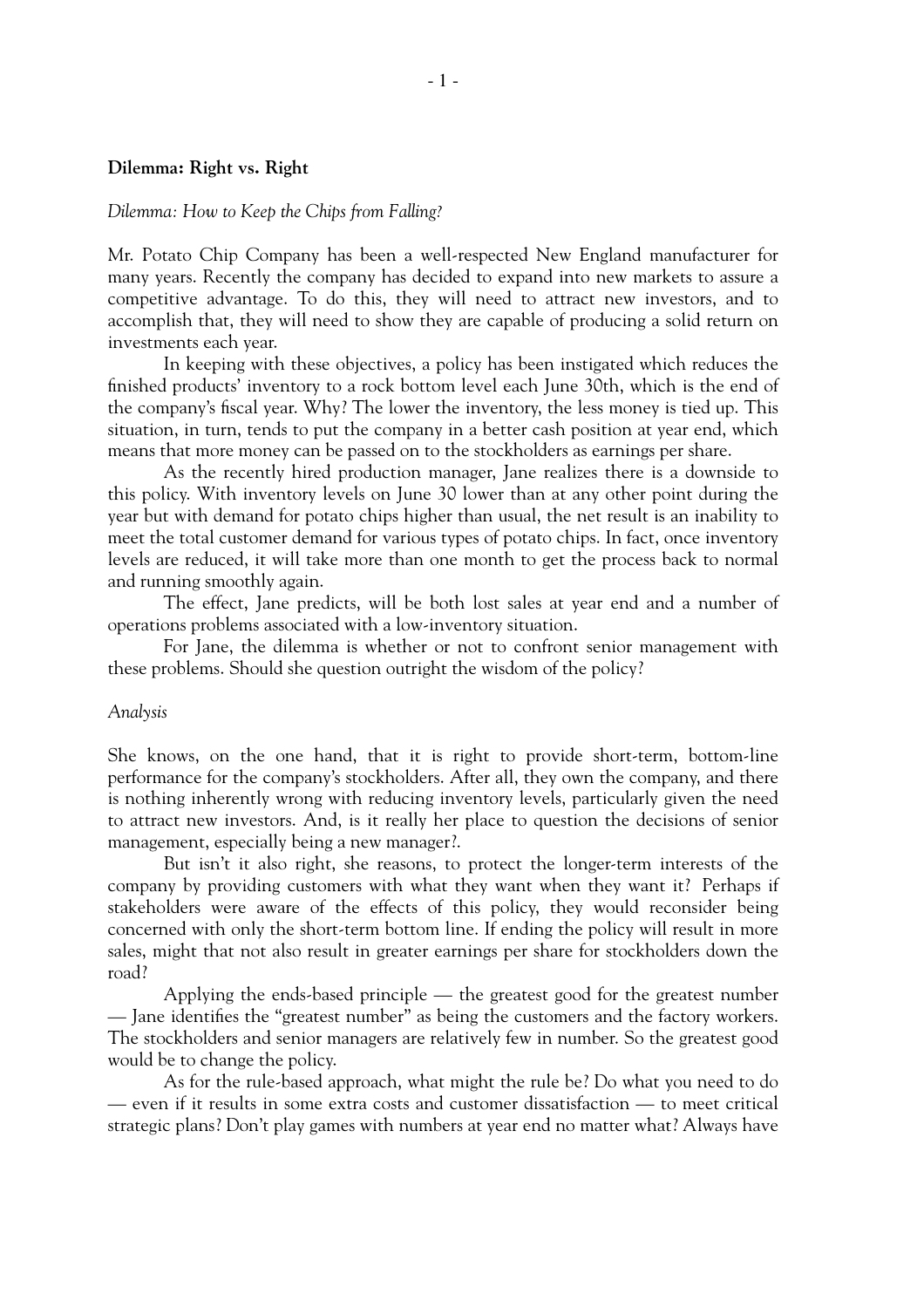enough products in stock to meet the maximum expected customer demand?.

If Jane applies the care-based, or reversibility, principle and puts herself in the position of others, she can readily see that the workers and investors will choose the long-term approach, whereas senior management and the stockholders may well choose the short-term approach. But is a short-term focus really desirable, even from the stockholders' perspective?

Note: This and other dilemmas on this site come to you without their real-life resolutions. We encourage you to think for yourself about how you might resolve them, since the nature of each dilemma is highly individualistic. In sharing these dilemmas, we do not endorse them in any way, but rather offer them for your consideration.

© 2006 Institute for Global Ethics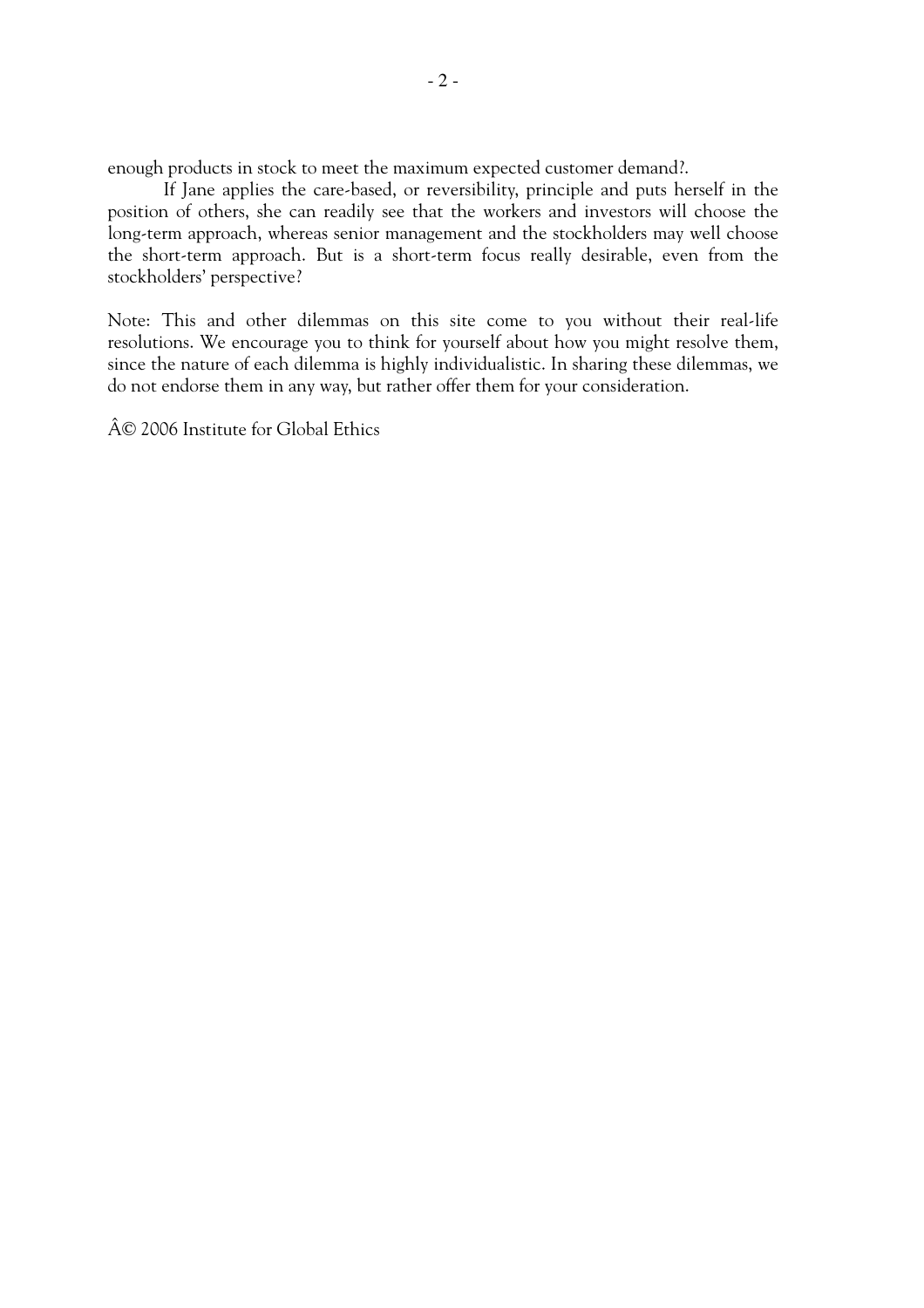# **Dilemma: Right vs. Right**

#### *Dilemma: The Second Choice Asks a Hard Question*

The SMN Corporation has enjoyed a great growth spurt in the past three years. Because of increased sales, the CEO decides to create a new director level position. The position requires extensive business expertise, an understanding of the SMN Corporation's industry, and exemplary interpersonal skills.

Two candidates remain after the final interviews: John, an external candidate with a sound business background, and Mary, a candidate from within the company, who also has the required skills. After due consideration, the Vice President for Human Resources decides to offer the position to John. John considers the offer for several days, but ultimately declines the position.

The Vice President then meets with Mary, and offers her the position. Upon hearing the offer, Mary pauses. She looks the VP straight in the eye and asks, "Was the job offered to John first?"

How should the vice president respond?

#### *Analysis*

The vice president is caught in a basic dilemma between truth and loyalty: should he adhere to a policy of honesty and tell Mary the truth? Or should he maintain a sense of loyalty to John and to the principle of confidentiality by saying nothing at all? Both responses can be considered "right" resolutions: how can one decide between the two?

Deciding between two rights can become clearer if one looks at the dilemma from the perspective of ends-based, rules-based, and care-based principles.

Using an ends-based resolution perspective, the vice president might ask, which answer would provide the greatest good for the greatest number here? If he tells the truth to Mary, would that be the best thing for the greatest number of people, such as the company as a whole? Or by not answering and maintaining some confidentiality, would that benefit the greatest number of people, including Mary herself?

From a rules-based perspective, the vice president could ask himself, what would I want all other human resource directors to do in this case? Would I want all of them to tell the absolute truth, or would I want all of them to retain some discretion in what they reveal about the hiring process?

Taking a care-based view, the vice president would consider how he would feel if he were in the other person's shoes. How would Mary feel knowing that she was the second choice? How would John feel if he knew that Mary realized he had declined the job? How would those working for Mary feel if they learned she was the second choice?

Note: This and other dilemmas on this site come to you without their real-life resolutions. We encourage you to think for yourself about how you might resolve them, since the nature of each dilemma is highly individualistic. In sharing these dilemmas, we do not endorse them in any way, but rather offer them for your consideration.